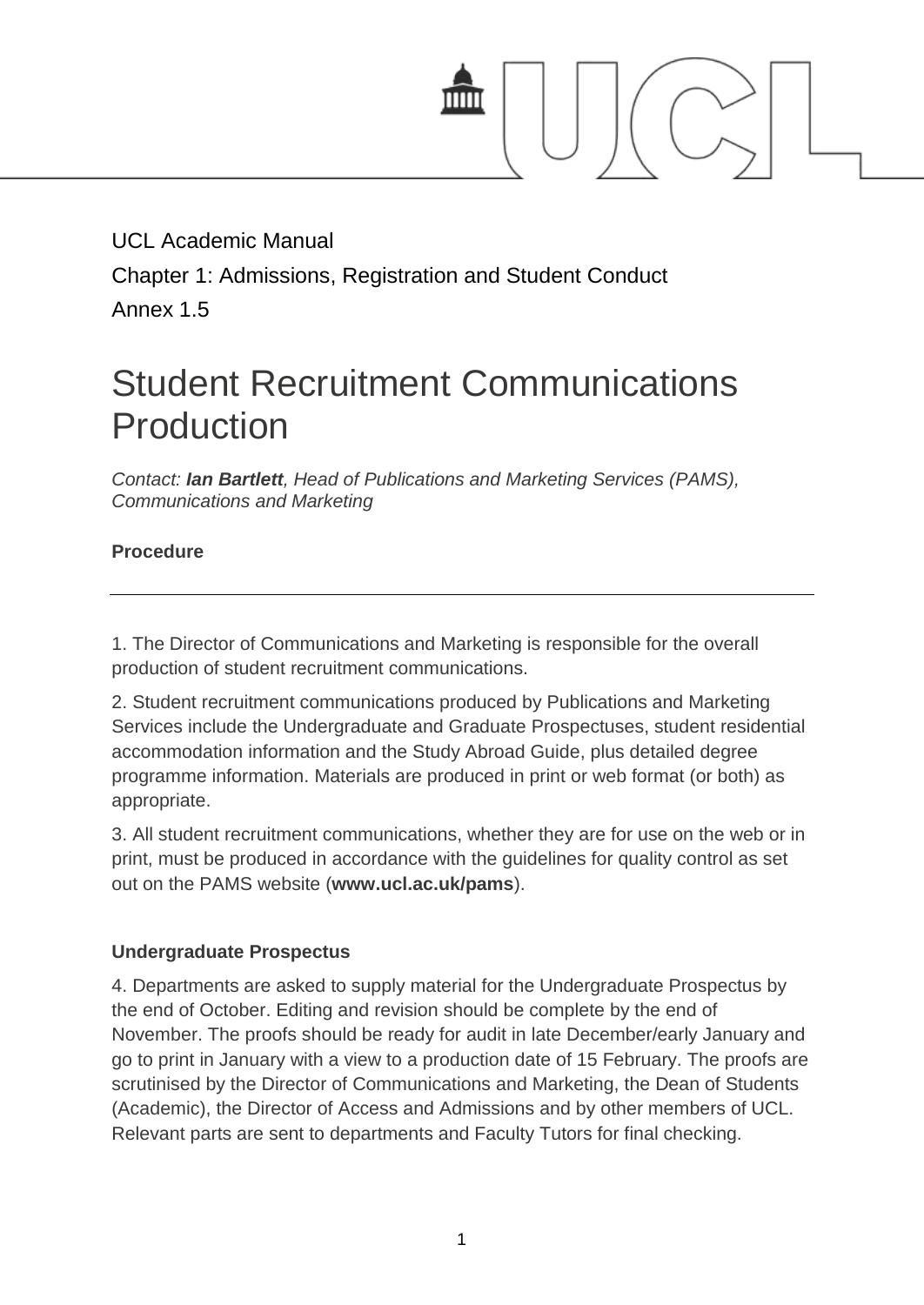#### **Undergraduate Programme Information**

5. A database of marketing information based on individual degree programmes is maintained by PAMS staff. This is updated annually as part of the Undergraduate Prospectus production process. The database content is used to populate the Undergraduate Prospectus website and is also used to produce leaflets for individual programmes which may be ordered by departments for use as required.

This information is available for academic departments to use on their own websites to ensure consistency across different sections of the UCL website.

### **Graduate Prospectus**

6. Departments are asked to supply material for the Graduate Prospectus in March and editing and revision should be completed by mid-May. The proofs should be ready for audit in June and go to print in July with a target publication date of mid-August. The proofs are scrutinised by the Director of Communications and Marketing, members of the PAMS team and by other members of UCL. Relevant parts are sent to departments for final checking.

# **Graduate Programme Information** – replacement materials

7. A database of marketing information based on individual degree programmes is maintained by PAMS staff. This is updated annually as part of the Graduate Prospectus production process. The database content is used to populate the Graduate Prospectus website and is also used to produce leaflets for individual programmes which may be ordered by departments for use as required.

This information is available for academic departments to use on their own websites to ensure consistency across different sections of the UCL website.

### **Prospective Students website**

8. The Prospective Students section of the UCL Web site (**[www.ucl.ac.uk/prospective-students](http://www.ucl.ac.uk/prospective-students)**) is accessible from the UCL home page by clicking the link titled Prospective Students.

9. Information contained on the Prospective Students site includes:

- Details of all undergraduate and graduate programmes of study
- Information for prospective international students
- Information for prospective graduate research students
- Information about financial matters scholarships, fees, etc.
- Applications and admissions procedures
- Information on student life at UCL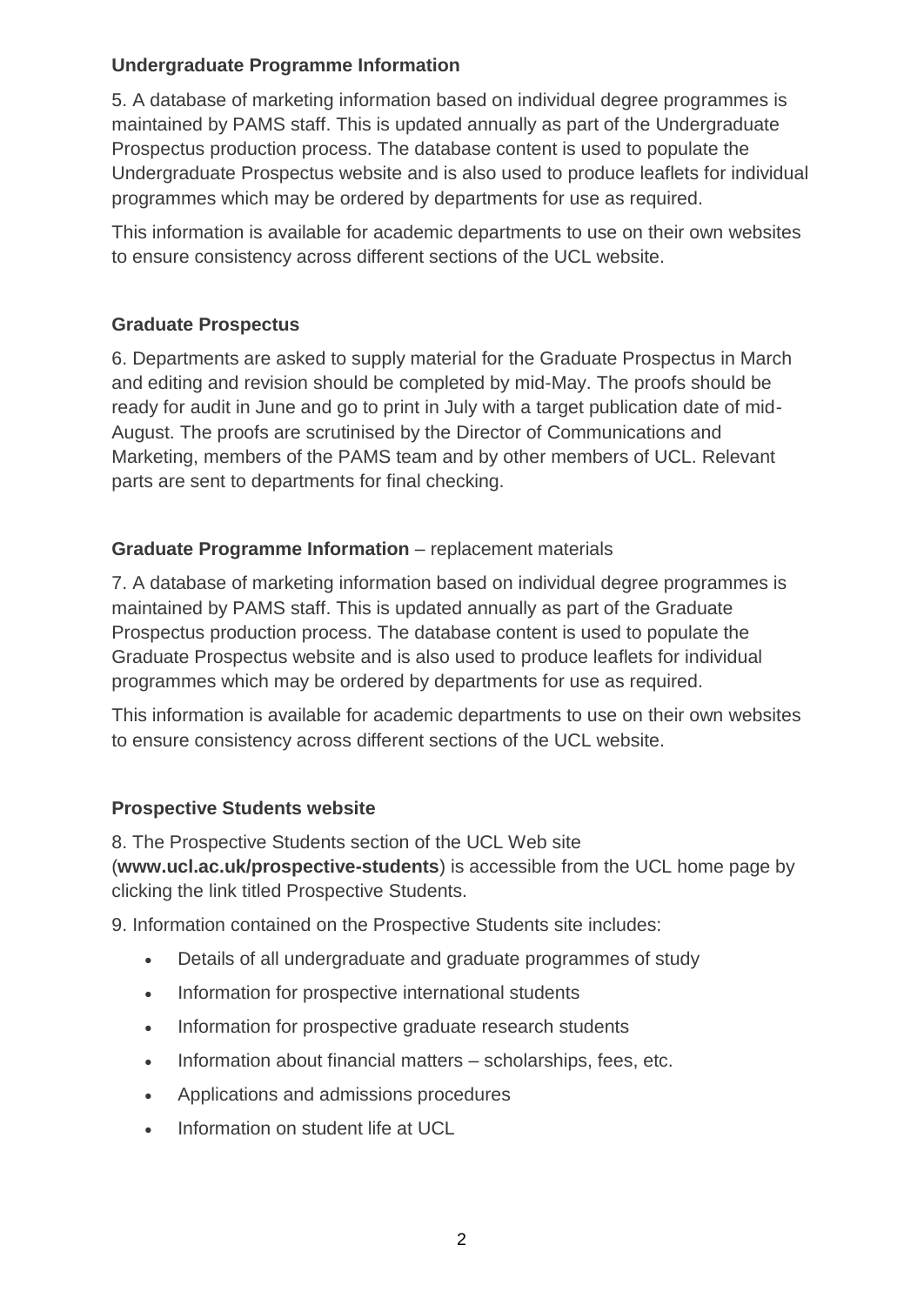Outreach activities and information for widening participation target groups of prospective students

# **Accuracy and consistency of information**

10. All information on the Prospective Students website is updated regularly and is fully audited by the PAMS team before publication on the Web. In general, there should be consistency between web and print versions of communication materials. However, where it is desirable for the information to be more up-to-date, the more immediate nature of the web does allow alterations to be made

# **Departmental websites and links**

11. Rather than provide sections on their own web sites which duplicate the core student recruitment information on the Prospective Students site, academic departments are advised to:

a) for degree programme information, use data from the PAMS database of degree programmes which can be displayed via a simple code source in Silva. Please contact PAMS for details of how to achieve this.

b) for other student recruitment content, provide links from their sites to appropriate sections of the Prospective Students site.

This ensures that information viewed by web site visitors is consistent, accurate, well-maintained and appropriately linked to other relevant information.

12. Sections to which departments should link are:

- Undergraduate and graduate degree programme information (i.e. the Undergraduate and Graduate Prospectuses)
- Information for prospective graduate research students
- International students' information
- Student residential accommodation information
- Scholarships and funding information
- Applications and admissions information
- Outreach information

13. These are all easily accessible from the Prospective Students site. Should staff encounter difficulty with the purpose of a particular page or section, they should contact **[Ian Bartlett](mailto:i.bartlett@ucl.ac.uk)** in Publications and Marketing Services (ext: 37106).

14. Departments' websites should provide content which complements the Prospective Students website. The information should be easy to navigate to and around, and should include:

 Detailed information about undergraduate and graduate taught degrees, such as overall structure and module details